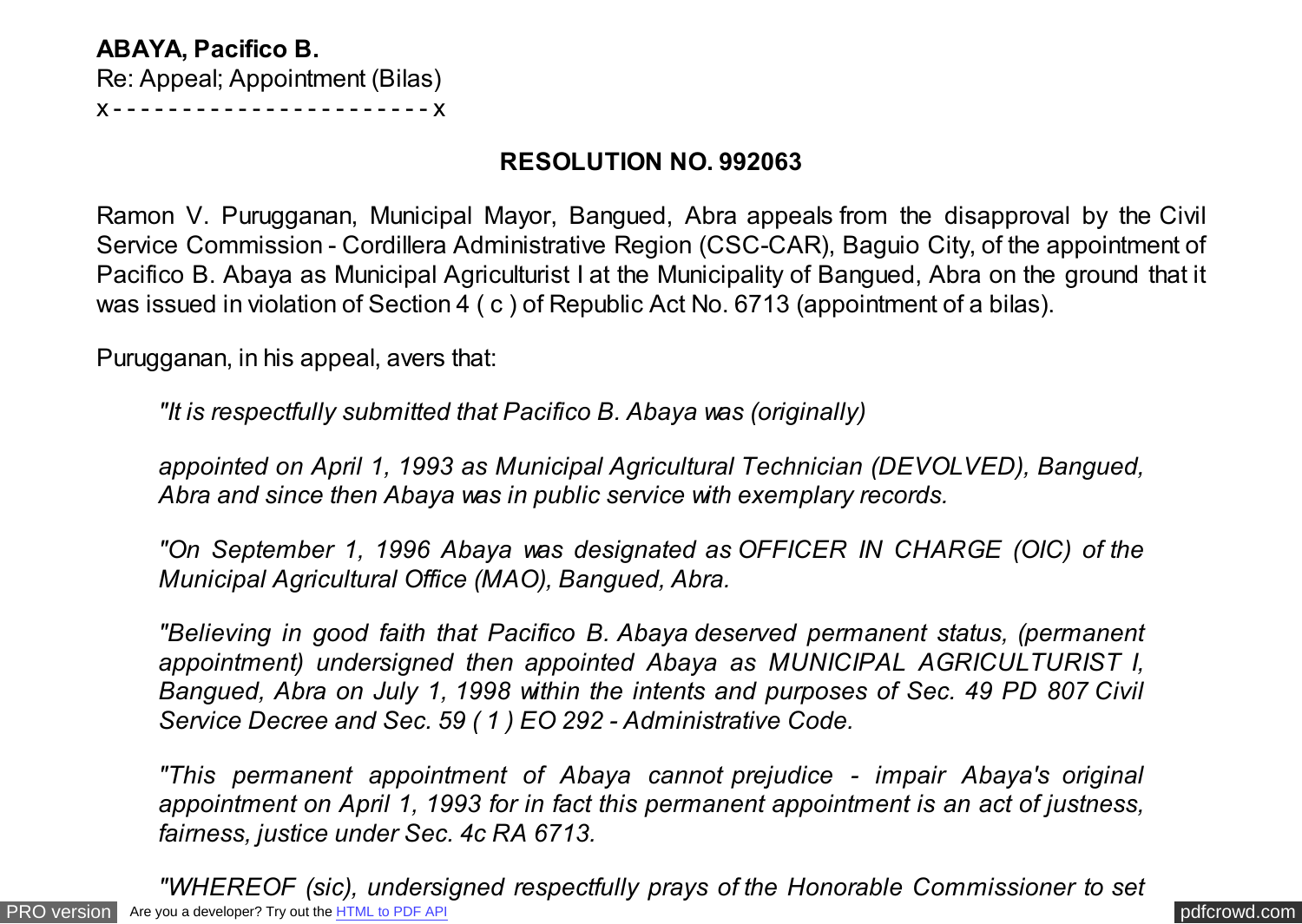*aside the sweeping invalidation order of Director Macatangay and in lieu thereof confirm Abaya's permanent status-appointment."*

*"WHEREOF (sic), undersigned respectfully prays of the Honorable Commissioner to set*

Abaya, meanwhile, also filed an appeal and alleged that:

*"The parents of Mayor Purugganan are Dr. Jose Purugganan and Consolacion Valera. The parents of PACIFICO ABAYA are Dr. PATROCINIO ABAYA and ESTHER BERSAMIN. ABSOLUTELY there is no blood relationship between Purugganan and Abaya.*

*"The wife of Mayor Purugganan is Victoria Bobila; The wife of Pacifico Abaya is Dr. Maribel Bobila. Victoria and Maribel are sisters. Thus by affinity Ramon Purugganan is the brother-in-law of Maribel Abaya; Maribel is related (being sister-in-law) by affinity (sic) Purugganan. But definitely PACIFICO ABAYA , husband of Maribel Bobila Abaya, is not related by affinity to Purugganan. In GAYON and GUERRERO (sic), supra, as sister-in-law or a brother-in-law is not considered a relative "FAMILY MEMBER" moreso is BILAS, which is further or beyond the degree of consanguinity and affinity.*

*"Mayor Purugganan is not liable of (sic) discrimination (on ground of Abaya's wife) because in the first instance Abaya falls no rival contender, next-in-rank applicant* $\frac{29}{21}$  verily *his appointment traverses no party no interest no prejudice no public service. ON THE CONTRARY, Abaya's appointment is a fulfillment of one of the very aims of RA 6713* x x x *GRANT incentives and AWARDS for EXEMPLARY SERVICE !!! How can this incentives be realized if the DESERVING OF PROMOTIONS not on their seats by reason of an ADDENDUM on the meaning of relative by consanguinity or affinity? x x x"*

The appeal is impressed with merit.

Section 4 ( c ) of RA 6713 (Code of Conduct and Ethical Standards for Public Officials and Employees) provides: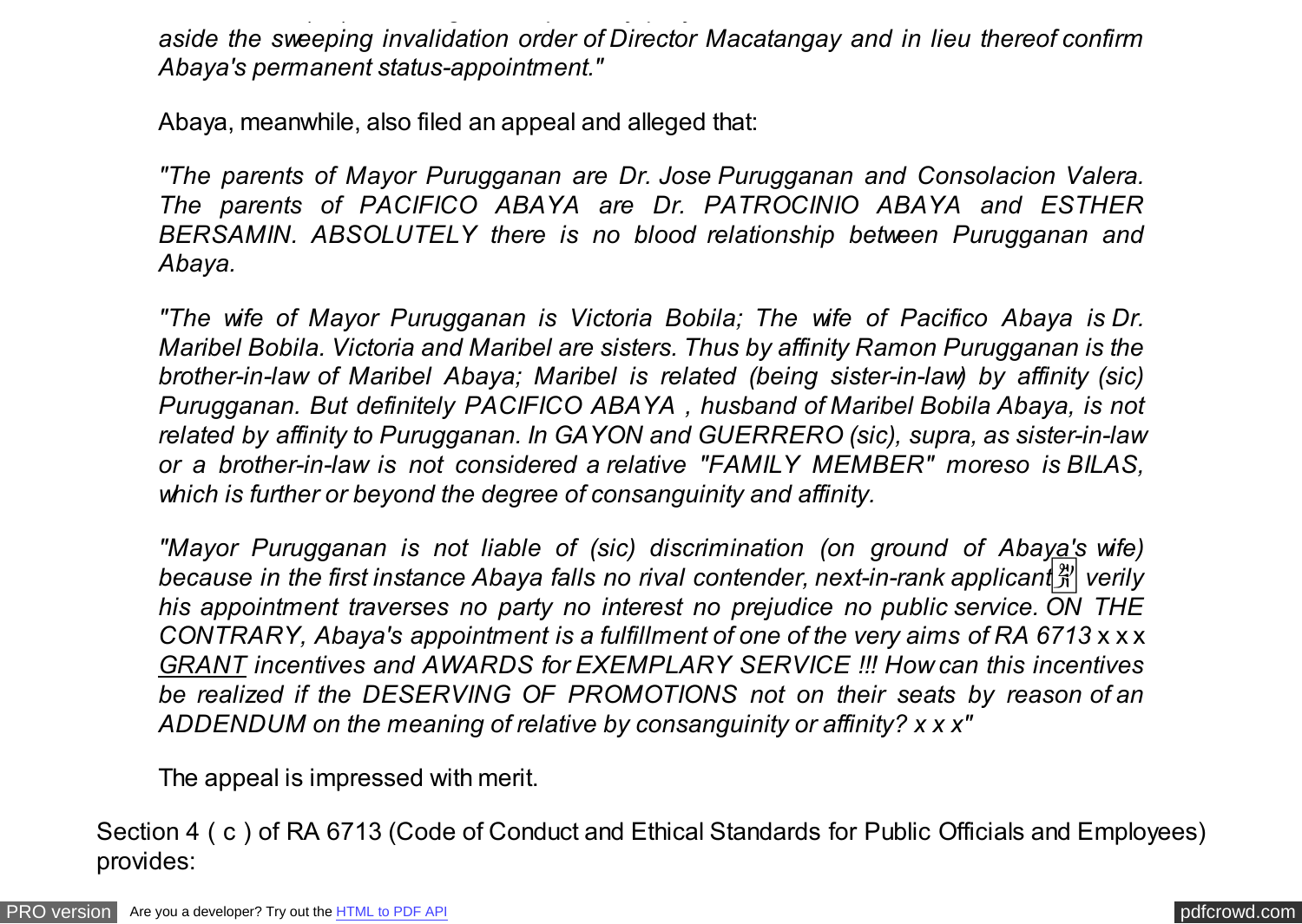*"( c ) Justness and sincerity. - Public officials and employees shall remain true to the people at all times. They must act with justness and sincerity and shall not discriminate against anyone, especially the poor and the underprivileged. They shall at all times respect the rights of others, and shall refrain from doing acts contrary to law, good morals, good customs, public policy, public order, public safety and public interest. They shall not dispense or extend undue favors on account of their office to their relatives whether by consanguinity or affinity except with respect to appointments of such relatives to positions considered strictly confidential or as members of their personal staff whose terms are coterminous with theirs." (emphasis ours)*

Likewise, Section 3 ( k ) of the same law defines relatives as referring to "*any and all persons related to a public official or employee within the fourth civil degree of consanguinity or affinity, including bilas, inso and balae."*

Worthy of emphasis is that the disapproval of Abaya's appointment was made on the ground that the appointment was violative of Section 4c of RA 6713 (appointment of a bilas).

For the proper determination of the herein case, it becomes imperative at this juncture, to re-examine the rules reltive to nepotism, both under the Civil Service Law and Rules and RA 6713.

The rule on nepotism is found in Section 59, Chapter 7, Subtitle A, Title I of the Administrative Code of 1987, which provides:

*"SEC. 59. - ( a ) All appointments in the national, provincial, city and municipal governments or in any branch or instrumentality thereof, including government owned or controlled corporations, made in favor of a relative of the appointing or recommending authority, or of the chief of the bureau or office, or of the person exercising immediate supervision over the him, are hereby prohibited.*

*"As used in this Section, the word 'relative' and members of the family referred to are those*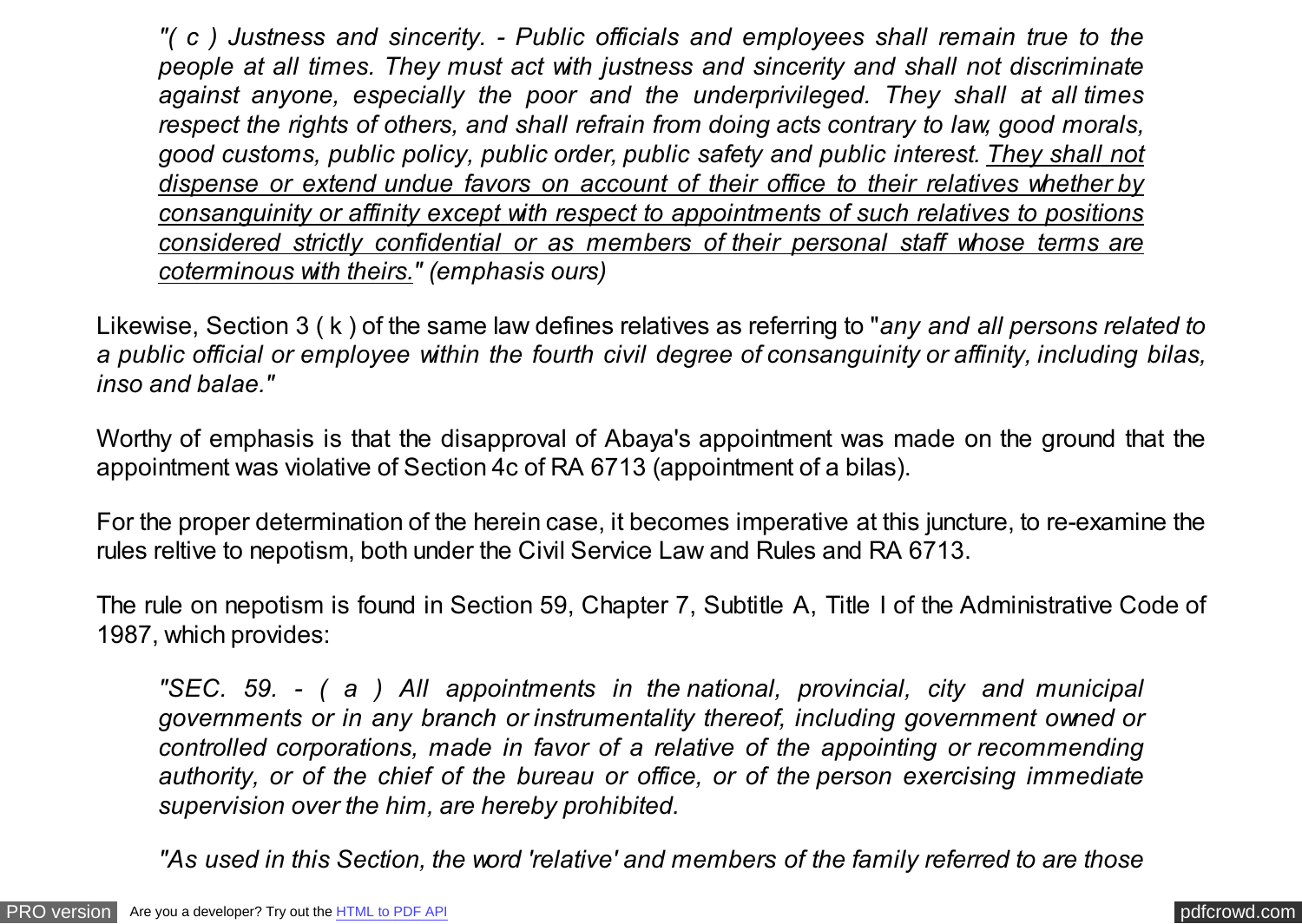*related within the third degree either of consanguinity or of affinity.*

*"( 2 ) The folowing are exempted from the operation of the rules on nepotism: ( a ) persons employed in a confidential capacity, ( b ) teachers, ( c ) physicians, and ( d ) members of the Armed Forces of the Philippines: Provided, however, That in each particular instance full report of such appointment shall be made to the Commission. xxx"*

Thus, the abovequoted provision speaks of nepotism in express and unequivocal terms. It undoubtedly prohibits the issuance of an appointment to a relative either of consanguinity or affinity within the third degree. In the case of local government units, the prohibition extends up to the fourth degree.

Meanwhile, RA 6713 does not speak of a nepotic situation nor of a nepotic appointment. What RA 6713 deals with the norms of conduct that a government official or employee should observe. Among other things, it prescribes the dispensing or extending of undue favors to relatives by consanguinity or affinity on account of one's office except appointments specifically mentioned in the aforequoted law.

Worthy to stress at this point is that during the deliberations of the Joint Bicameral Committee Conference on August 11, 1998, regarding Section 4 of RA 6713, it was made clear that:

"Hon. Escudero: Ang defense ni Raul na 'bilas' is not in the English<sup>[3]</sup> Oo. Sinabi ni Dinq *Tanjuatco, and I agree with him although there is no similar term in the English language on jurisprudence, but in the Philippines when you say 'bilas' that's quite a close*�

*"Voice. It is not covered.*

*x x x*

*"Hon. Escudero : Pag-aralan natin.*

*"Hon. Saguisag : What we intend really is to cover that. Dahil ang philosophy namin diyan sa atin, merong unity ang mag-asawa na parang iisa yung personality. Kaya it may come*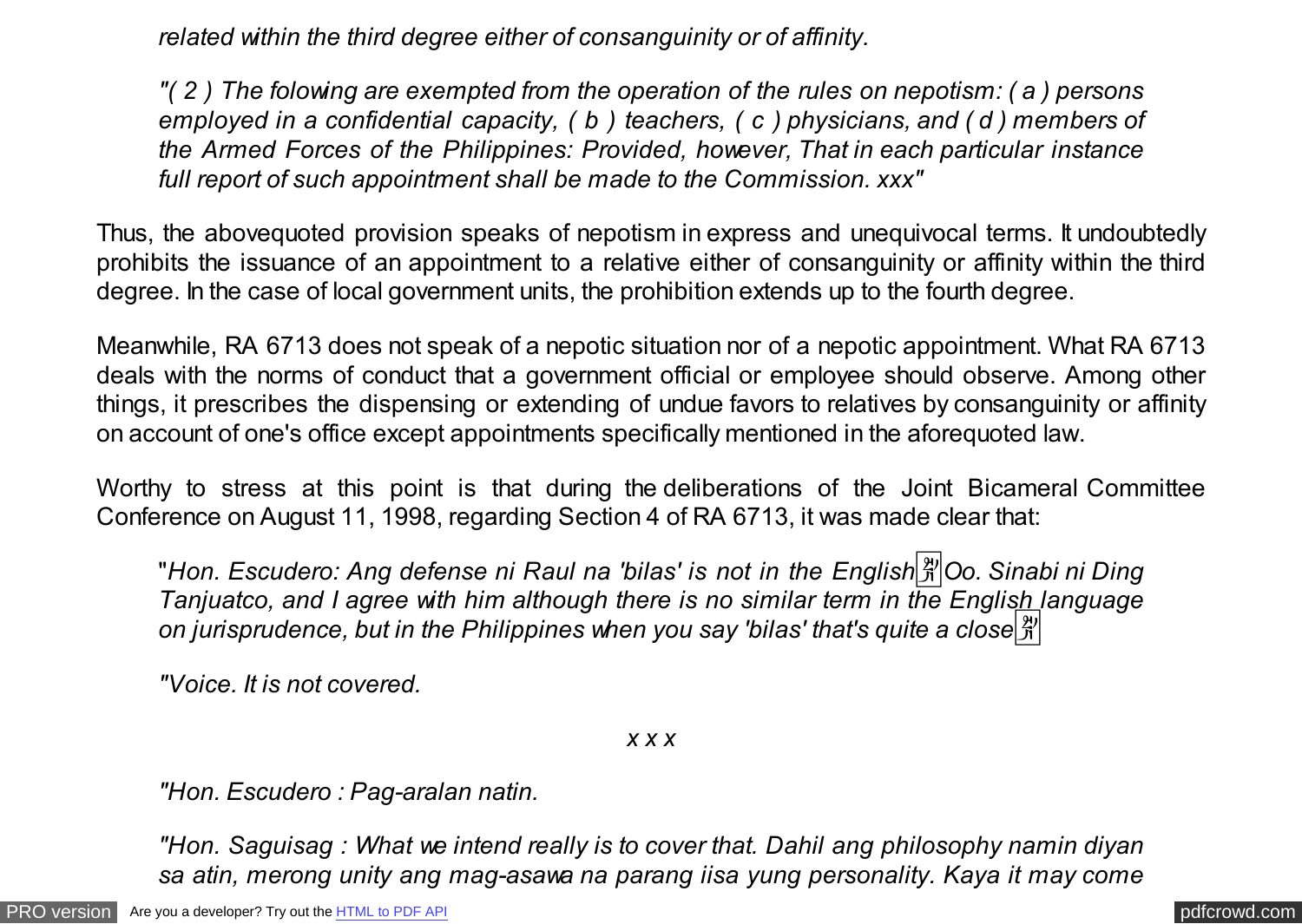*up but I would have thought na dapat yun ipasok.*

*x x x*

*"Hon. Saguisag : Sa kultura natin, ano yan. Definitely, nasa spirit yan dahil, you know, I'm concerned doon sa penal aspect. Kung hindi malinaw dapat* �*(interrupted) But we are talking about ethical standards, kaya dapat mahigpit, eh. If it were left to me, gusto ko kasama yun. Dahil ang dami naming pinag-uusapan blood relationships that never came up.*

## *x x x*

*"Hon. Escudero : Mr. Chairman, letter D, anong ano mo? Ano ba ito? Under punishable ito?*

*"Hon. Saguisag : Hindi yata. Exhortation 'to a. Wala don sa penal. Section ano yah eh. Section 4. Para lang ano yan, Ten Commandments yan.*

**"Hon. Escudero: Kasi kung punishable, it is difficult to**  $\frac{20}{31}$  **This can even be abused**  $\frac{20}{31}$ **"** 

Hence, there is no basis in disapproving Abaya's appointment considering that Sec. 4c of RA 6713 does not provide that appointments issued not in accordance with the norms of conduct should be disapproved.

Likewise, granting that the herein appointment falls squarely with the contemplation of RA 6713, it must be emphasized that there was no showing that there was undue favor extended to the appointee Abaya. Be it noted that the concept of undue favor should be taken in relation to the qualifications of the proposed appointee, such that if the only reason why he was appointed is her relationship with the appointing authority, as contemplated in RA 6713, and not his qualifications, then there is clearly undue favor extended to the appointee. Such is not true in the case at bar.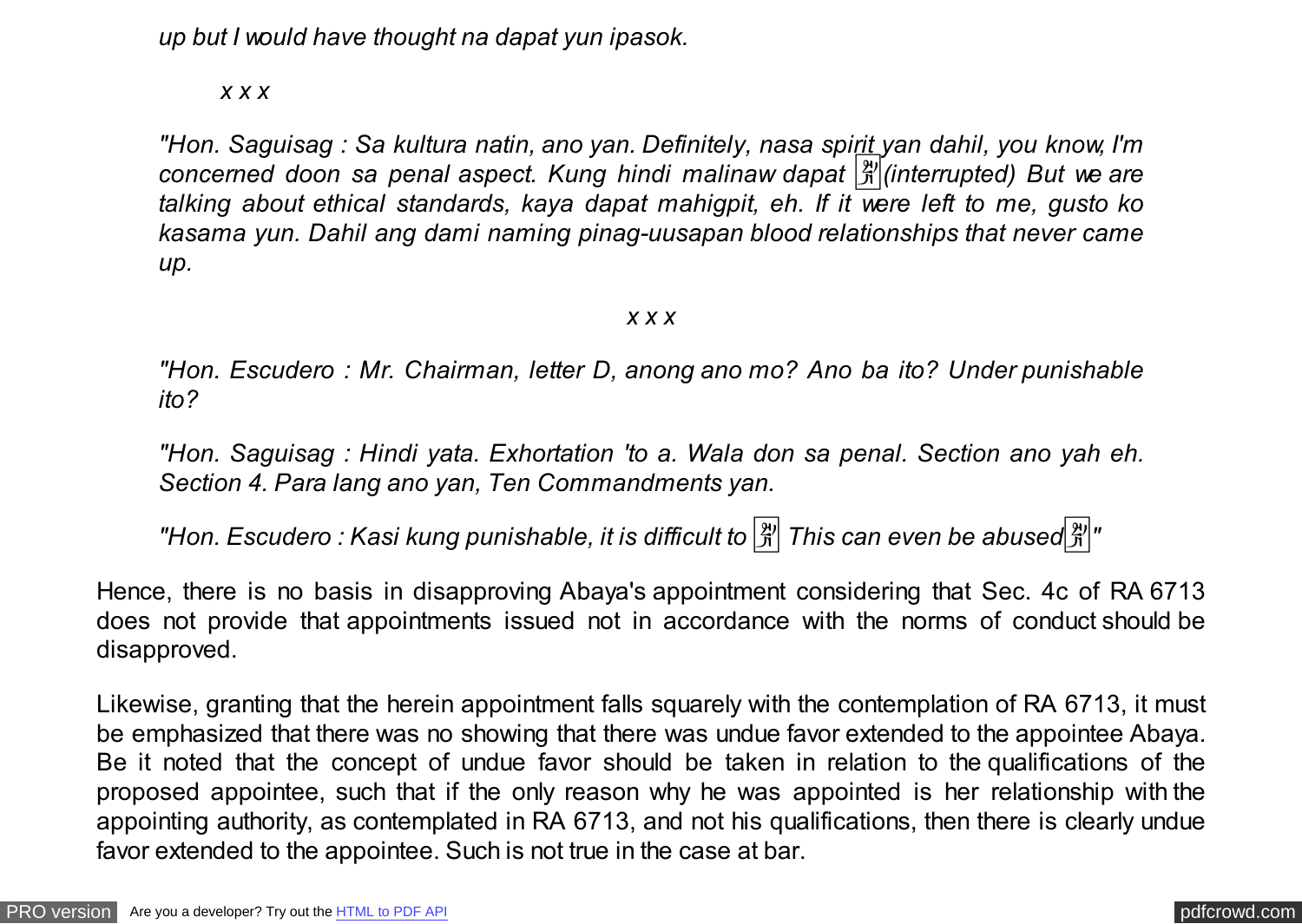The qualification standards for the position of Municipal Agriculturist I are the following:

Education : Bachelor's Degree in Agriculture or related field

Experience : 3 years acquired experience in agriculture or related field

Training : None

Eligibility : 1<sup>st</sup> grade or its equivalent

Meanwhile, records show that Abaya has the following qualifications:

Education : Doctor of Veterinary Medicine

Experience : 1989 - present

Training : more than 200 hours

Eligibility : CS Professional

By reason of said qualifications, he was issued a permanent appointment to the position of Municipal Agriculturist I. Said appointment was, however, disapproved not because he has not met the qualifications required for the position but rather on the perceived notion that the appointment was issued in violation of RA 6713. Hence, the issue of whether Abaya is qualified for the position is answered in the affirmative.

WHEREFORE, the instant approval of Mayor Ramon Purugganan is hereby granted. Accordingly, Pacifico Abaya's appointment as Municipal Agriculturist I, Municipality of Bangued is hereby approved.

Quezon City, September 16, 1999